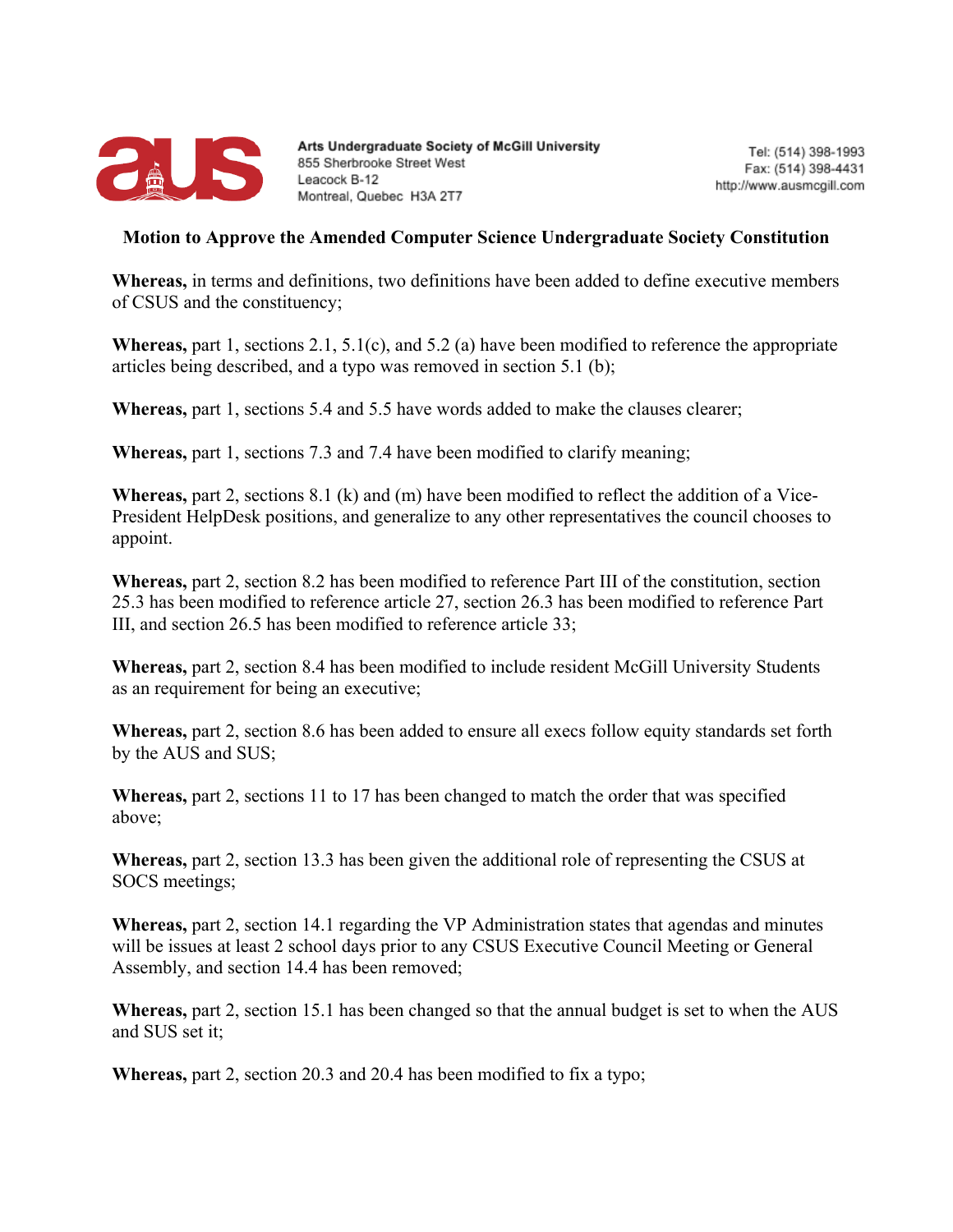**Whereas,** part 2, section 21 has been modified to reflect a new position, VP HelpDesk, as well as their new roles;

**Whereas,** part 2, section 22 has been changed (it was previously section 21);

**Whereas,** part 2, section 23.1 has been changed (it was previously section 22.1);

**Whereas,** part 2, section 21.2 has been removed as it reflects an outdated position (Help Desk Representative);

**Whereas,** part 2, section 22.2 has been modified to change quorum for a regular meeting of CSUS Exec council from 4 members to 50% of council;

**Whereas,** part 2, section 23.1 has been modified to reflect special rules for impeachment, and section 23.2 has been removed;

**Whereas,** part 2, section 24.1 has been modified so that a general assembly can be called with a petition signed by the lower of 5%, or 25 members of the society, section 24.2 has been modified to reflect unclear language, and 24.4 has been modified to reference Article 24;

**Whereas,** part 2, section 25.2 has been modified to reflect new CRO selection standards, and section 25.3 has been modified to reference Article 27;

**Whereas,** part 2, section 26.1 has been modified such that a referendum may be initiated by a petition signed by 10% of society members and now references Article 27, section 26.2 has changed to 5 teaching days, section 26.3 references Part 3, section 26.4 has been modified to reflect a valid referendum if 20% or 100 of society members vote, and section 26.5 has been modified to reference Article 33;

**Whereas,** part 2, section 27.1 (b) has been modified so that 10% of society members must sign a petition to initiate a referendum of impeachment;

**Whereas,** part 3, section 28.1 has been modified to define eligible voters, and section 28.3 has been modified to reflect the case of a vacancy;

**Whereas,** part 3, section 31.1 (b) has been modified to reflect clearer language, and section 31.1 (c) was added, section 31.2 has been modified to reflect succession as given by an aforementioned listing of positions, section 31.3 has "he/she" replaced with they, and section 31.4 has been modified to remove unnecessary reference to the CRO;

**Whereas,** part 3, section 33.1 has been modified to reference article 26;

**Whereas,** part 3, section 34 has been removed;